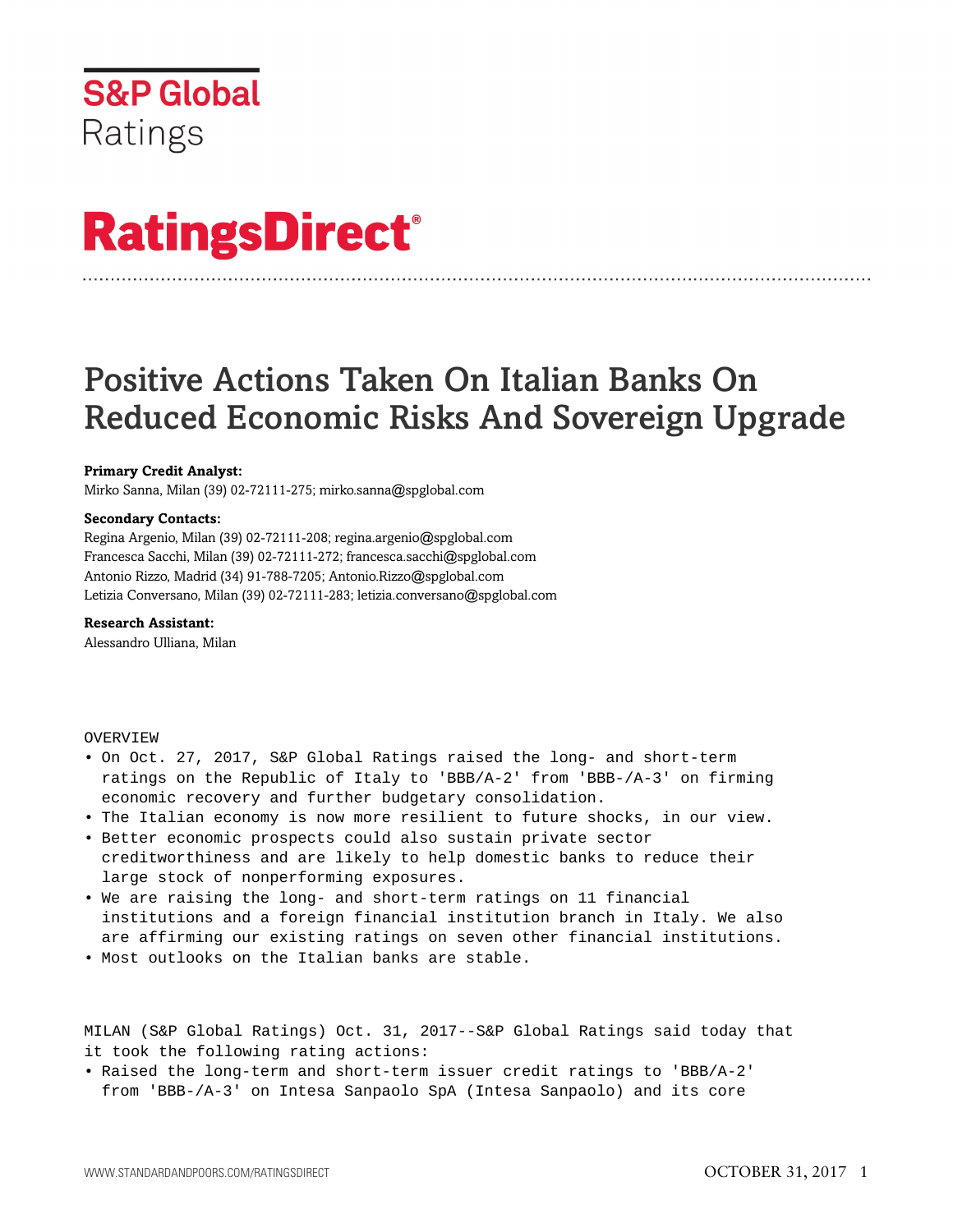subsidiaries Banca IMI SpA (Banca IMI) and Fideuram-Intesa Sanpaolo Private Banking SpA (Fideuram-ISPB), Mediobanca SpA (Mediobanca), Banca Nazionale del Lavoro SpA (BNL), and Dexia Crediop SpA (Dexia Crediop). The outlooks are stable.

- Raised the long-term and short-term issuer credit ratings to 'BBB/A-2' from 'BBB-/A-3' on UniCredit SpA (UniCredit) and its core subsidiary UniCredit Leasing (UCL). The outlook on UniCredit is stable, while that on UCL is negative.
- Raised the long-term and short-term issuer credit ratings on FCA Bank SpA (FCA Bank) to 'BBB/A-2' from 'BBB-/A-3'. The outlook is stable.
- Raised the long-term and short-term counterparty credit rating on the government-related entity (GRE) MedioCredito Centrale (MedioCredito) to 'BBB-/A-3' from 'BB/B', and removed it from CreditWatch with developing implications. The outlook is stable.
- Raised the long-term issuer credit rating on Banca Popolare dell'Alto Adige – Volksbank SpA(BPAA) to 'BB+' from 'BB' and affirmed the 'B' short-term rating. The outlook is stable.
- Raised the long-term issuer credit rating on The Bank Of New York Mellon S.A./N.V. (Italian Branch) to 'A+' from 'A' and affirmed the 'A-1' short-term rating. The outlook is stable.
- Affirmed the 'BBB-/A-3' long- and short-term issuer credit ratings on Credito Emiliano SpA (Credem), UBI Banca SpA (UBI), and GRE Istituto per il Credito Sportivo (ICS), with a stable outlook.
- Affirmed the 'BB/B' long- and short-term issuer credit ratings on Iccrea Banca SpA (IB) and its core subsidiary Iccrea BancaImpresa SpA (IBI). The outlook is stable.
- Affirmed the 'BB-/B' long- and short-term issuer credit ratings on Istituto Centrale delle Banche Popolari Italiane (ICBPI) with stable outlook. We also affirmed our 'B/B' long- and short-term ratings on its non-operating holding company (NOHC) Mercury BondCo PLC and maintained the negative outlook.

The positive rating actions mostly reflect the Republic of Italy's enhanced creditworthiness and our view that Italian banks now face lower economic risks. (See "Italy Upgraded To 'BBB/A-2' On Firming Economic Recovery; Outlook Stable," published Oct. 27, 2017, on RatingsDirect.)

We expect the economic recovery in Italy, which started in 2015, will gather momentum, with cumulative GDP growth of about 4% a year in 2017-2019. This will be supported by rising investment and steady employment growth as well as by an expansionary monetary policy.

This will also reinforce the recovery of private sector creditworthiness in the coming quarters, particularly that of domestic corporations, in our view. More favorable economic conditions could also support Italian banks' ongoing efforts to reduce their large stock of nonperforming exposures (NPEs; defined as the sum of bad loans, unlikely to pay and past due loans over 90 days), accumulated during the recession that occurred between 2008 and 2015.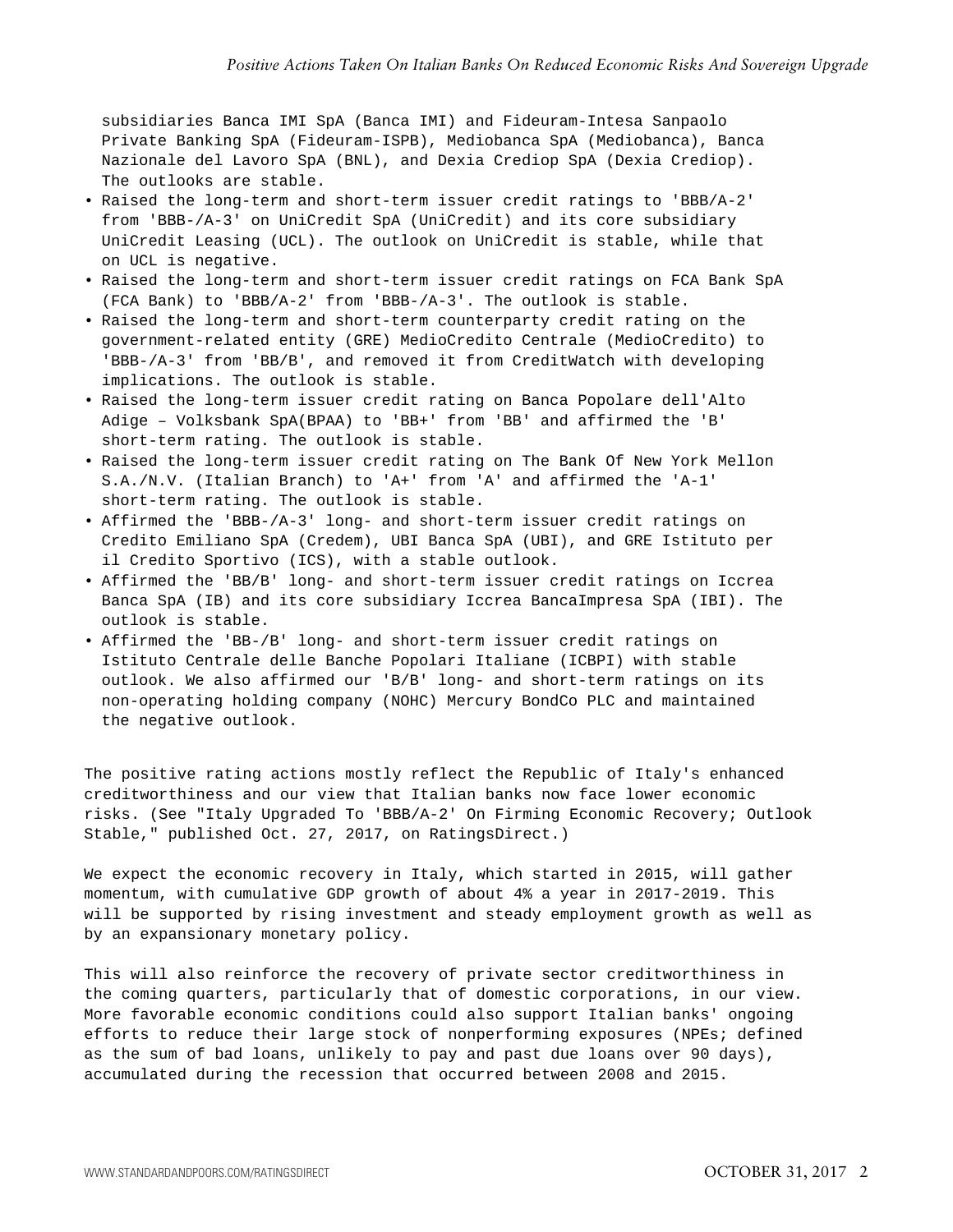We expect that the amount of NPEs will gradually decrease to around 13%-14% in 2019 versus the 18.7% we estimate as of June 2017, also benefiting from the banks' plans to sell of portion of those problematic assets. Our NPE forecast assumes up to €90 billion-€100 billion sales of NPEs (around one-third of the existing stock) in 2017-2019, and that the new inflows will remain manageable, in line with what we observed in the past 12 months.

Despite the above-mentioned improvements, we think Italian banks still face higher economic risks than most peers. This is because the high NPE stock will weigh on banks' balance sheets and profitability for a few years. It could also represent a tail risk for banks if economic conditions were to deteriorate again. Moreover, the substantial amount of time needed for creditors in Italy to recover collateral and settle lawsuits--due to the less effective insolvency and foreclosure procedures and judicial system--is likely to remain an obstacle to a more material reduction of the stock than we currently envisage.

We also expect Italian banks' profitability to moderately improve over the next couple years, driven by lower loan loss provisions and operating expenses. However, a few factors will continue to impede most banks from reaching satisfactory returns, in line with the cost of capital. Firstly, low interest rates and a fairly competitive operating environment will likely constrain banks' net interest income at their currently modest levels despite some credit expansion and the positive effect of the European Central Bank's (ECB) TLTRO II on the banks' cost of funding. Secondly, credit losses will continue to absorb a larger portion of Italian banks' earnings than for most international peers. We anticipate credit losses will gradually decrease to around 100 basis points (bps) on customer loans in 2017 and to 80bps in the following two years compared with an average of 200bps in 2016. Thirdly, operating expenses are still too high, in our opinion, particularly compared with the banks' revenues, with an average cost to income ratio still exceeding 60%. This also reflects some fragmentation in the banking sector and the lack of economies of scale for several institutions. We expect Italian banks' average cost-to-income ratio to decrease below 60% in 2019, although remaining above that of comparable banking sectors in Europe.

As a result of lower economic risks, we have revised upward our anchor--the starting point for assigning issuer credit ratings to banks operating in Italy--to 'bbb-' from 'bb+'. For geographically diversified institutions such as Unicredit SpA and FCA Bank SpA, we have revised the anchor to 'bbb' from 'bbb-'.

Improved economic risk in Italy also results in lower unexpected losses in a stress scenario. This leads us to apply lower weightings to Italian exposures in our risk-adjusted capital (RAC) calculation. For instance, the risk weighting that we apply for corporations in Italy--representing the largest chunk of Italian bank exposures--has reduced to 121% from 142%. Given the banks' large holding on Italian government bonds, our capital ratios for Italian banks also benefit from the sovereign enhanced creditworthiness.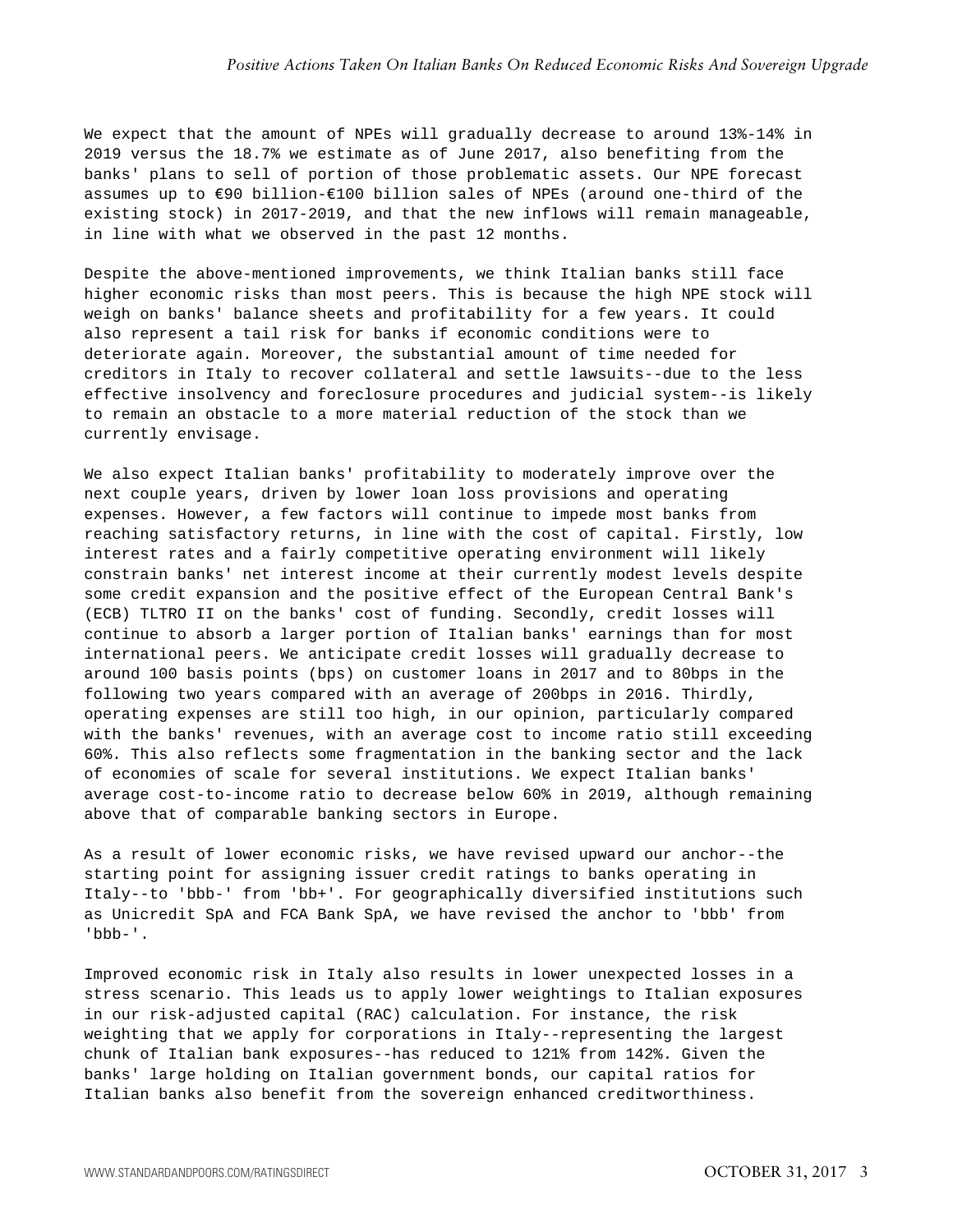Therefore, to reflect these positive developments, we have revised upward the forecast on RAC of all the Italian banks we rate, with an average impact of about 70bps, supporting our assessment on the solvency for all the institutions.

The capital strengthening contributed to our upgrade of UniCredit. We now expect UniCredit's RAC ratio to sustainably exceed 7% in 2019, also benefiting from increasing internal capital generation. In addition, we anticipate UniCredit will continue to make progress in the workout of its large legacy large stock of NPEs in Italy. Compared with other large diversified international peers, however, UniCredit is likely to show weaker asset quality metrics over the next two years, in our opinion.

Our upgrade of Mediobanca, BNL, Dexia Crediop, Intesa Sanpaolo, and its core subsidiaries, Banca IMI and Fideuram-ISPB, chiefly reflects the upgrade of Italy, given that the ratings on the banks were capped at the sovereign rating level.

Our upgrade of FCA Bank reflects our view that the more supportive economic environment enhances the bank's creditworthiness. In addition, we factor in our view of stronger integration within Credit Agricole SA group (CASA).

For BPAA, the upgrade reflects our view that a more supportive economy will facilitate the improvement of BPAA's asset quality, which we already captured in our positive outlook in our previous review. In particular, the stronger economy will likely accelerate the workout of BPAA's legacy NPE portfolio. We are therefore factoring into our rating that BPAA's asset quality will remain better than most domestic peers' in the next couple of years.

Unlike the other upgrades, the action on MedioCredito primarily reflects our view that the government will most likely provide the bank with extraordinary support in case of need, following the completion of the acquisition by Invitalia, a government-related agency whose mission is ultimately to support the development and increase the competitiveness of the country, particularly of the Southern Italian regions. Therefore, we now anticipate that MedioCredito will steadily increase its focus toward small and midsize enterprises and develop solid synergies with Invitalia. This is in order to intensify the funding to the south of Italy either in the form of direct lending and higher usage of guarantee and government incentives.

We now see higher alignment between the government's mission and MedioCredito's strategic focus. At the same time, we think that the bank's funding profile is constrained by its material reliance on short- and medium-term interbank funding sources, with an average maturity of 18 months. This exposes the bank to some refinancing risks at stand-alone basis, in our view.

The affirmation of the ratings on ICS mainly reflects our view of the bank'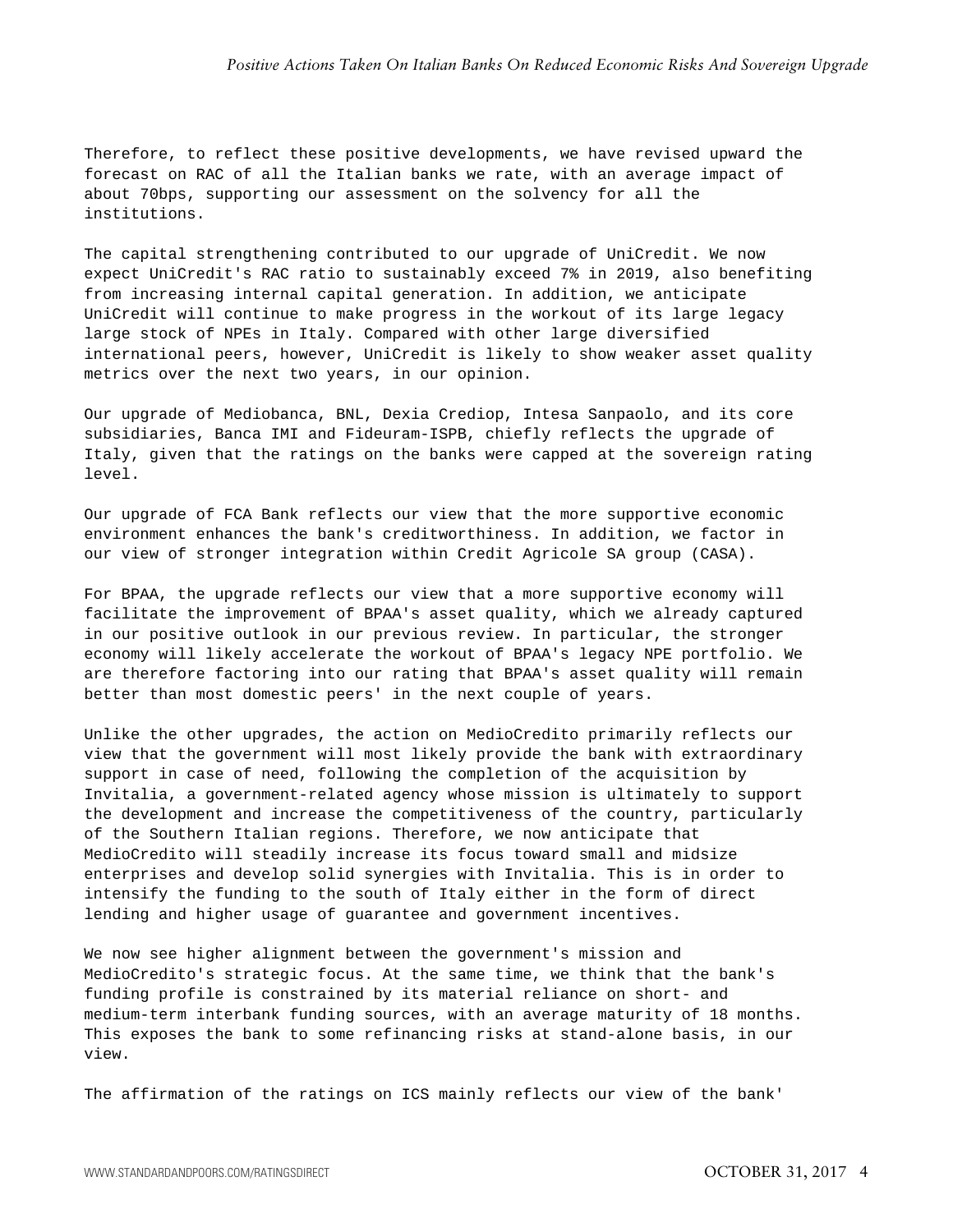sound capital position, evidenced by a RAC ratio of 48% at end-2016, which we expect to remain at the current high level over the next two years. We consider, however, that ICS' asset quality is weaker than that of higher-rated domestic peers due to its large stock of NPEs and the significant single-name concentration in its loan book.

Our upgrade of The Bank Of New York Mellon S.A./N.V. (Italian Branch) follows the same action on Italy and the core integration of The Bank Of New York Mellon S.A./N.V. (AA-/Stable/A-1+) in its group.

For most Italian banks, the outlooks are stable.

# UniCredit SpA

The stable outlook reflects our expectation that UniCredit Group will be able to preserve its solvency, maintaining its RAC ratio comfortably above 7% in 2019. We also factor in our view that UniCredit will be able to achieve its business plan target to reduce the gross NPE stock to around €44 billion in 2019 from an estimated €61 billion as of June 2016, maintain NPE coverage ratio above 52%, while preserving the good quality of the new loan production. The stable outlook also mirrors that on Italy as we are unlikely to rate the bank above the sovereign. This is because we consider that, in the event of a sovereign default in Italy, UniCredit would be unlikely to pass the sovereign stress test scenario given the bank's substantial Italian exposure.

We could consider a positive rating action if we upgraded Italy and assessed that the bank's stand-alone credit profile (SACP) had improved. More specifically, we could take this action if we concluded that Unicredit would be able to (i) reduce its stock of NPEs to a level close to higher rated large diversified international peers; and (ii)improve its profitability to a level comparable to peers with recurring return on equity (ROE) sustainably above 9% in 2019, while preserving its solvency.

We could also consider an upgrade providing that we raised the rating on Italy, if we anticipated UniCredit were likely to issue enough additional loss-absorbing capacity (ALAC)-eligible instruments to reach a level in excess of 5% of the estimated S&P Global Ratings-adjusted risk-weighted assets over the next two-to-three years.

Conversely, a downgrade of Italy would most likely trigger a similar action on UniCredit. We could consider a downgrade if we anticipated that UniCredit would not be able to maintain its RAC above 7% and we perceived that its asset quality were not improving in line with our expectations over the next two years.

#### UNICREDIT LEASING

The negative outlook takes into account that we could lower the rating on UCL by one or more notches in the next 18-24 months if we considered that its core strategic importance to the UniCredit group had declined, and if the parent company's commitment to support its subsidiary in case of need were likely to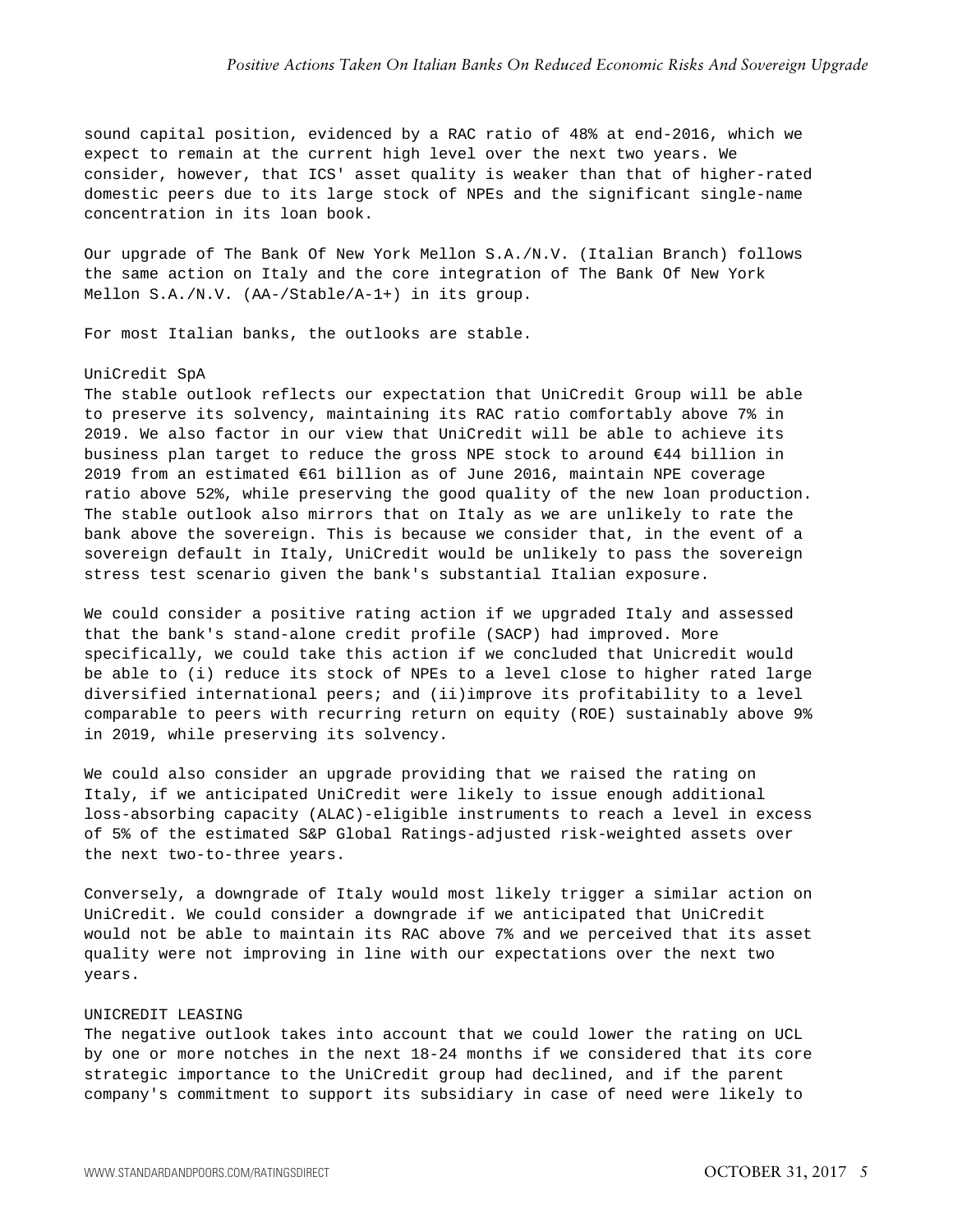diminish. Specifically, if UniCredit finally decided to dispose of a significant portion of its ownership stake in its leasing subsidiary, we could lower the ratings by more than one notch.

We could revise the outlook to stable if we believed that UCL would remain within the perimeter of the group and UniCredit would remain likely to provide extraordinary and ongoing support to UCL under any circumstances, if needed.

#### INTESA SANPAOLO/BANCA IMI

The stable outlook on Intesa Sanpaolo and its core subsidiary Banca IMI, reflects our expectations that Intesa's leading market position in Italy in commercial banking and wealth management, well-diversified revenue sources, strong efficiency, and prudent management will continue to support the bank's outperformance to other domestic banks.

We could raise the ratings on Intesa Sanpaolo if we raised our long-term sovereign ratings on Italy and if, at the same time, we anticipated that either (i) our solvency measure--the forecast RAC ratio of Intesa were likely to increase above 7% in the following two years or (ii) Intesa were able to issue more ALAC-eligible instruments than we currently anticipate, thus resulting in the bank reaching an ALAC buffer above 5% of the estimated S&P Global Ratings-adjusted risk-weighted assets.

As we do not envisage any significant pressure on Intesa's SACP at this stage, we could lower the ratings on Intesa if we lowered the long-term rating on Italy as we believe it is unlikely that the bank will continue to fulfil its obligations in a timely manner in the event of an Italian sovereign default, given its domestic concentration.

#### FIDEURAM-INTESA SANPAOLO PRIVATE BANKING

The stable outlook on Fideuram ISPB mirrors that on its parent, Intesa Sanpaolo, and on our long-term rating on Italy. As Fideuram ISPB is a core entity within the group, a rating action on Intesa Sanpaolo (either positive or negative) would trigger a similar rating action on Fideuram ISPB.

#### MEDIOBANCA

The stable outlook reflects our expectation that Mediobanca's asset quality will continue to outperform the Italian financial system average, in line with its track record, while preserving its sound capitalization in the next 24 months. We expect its RAC ratio to remain around 8% over the same period.

We could raise the rating on Mediobanca if we raised the ratings on Italy and, at the same time, we considered that Mediobanca's capitalization materially strengthened, leading our measure of the bank's RAC ratio to increase above 10%; or if Italian operating environment improved, ultimately resulting in a strengthening of bank's creditworthiness and, therefore, leading to a higher anchor for the bank.

We could lower the ratings if we lowered our rating on Italy, as we believe it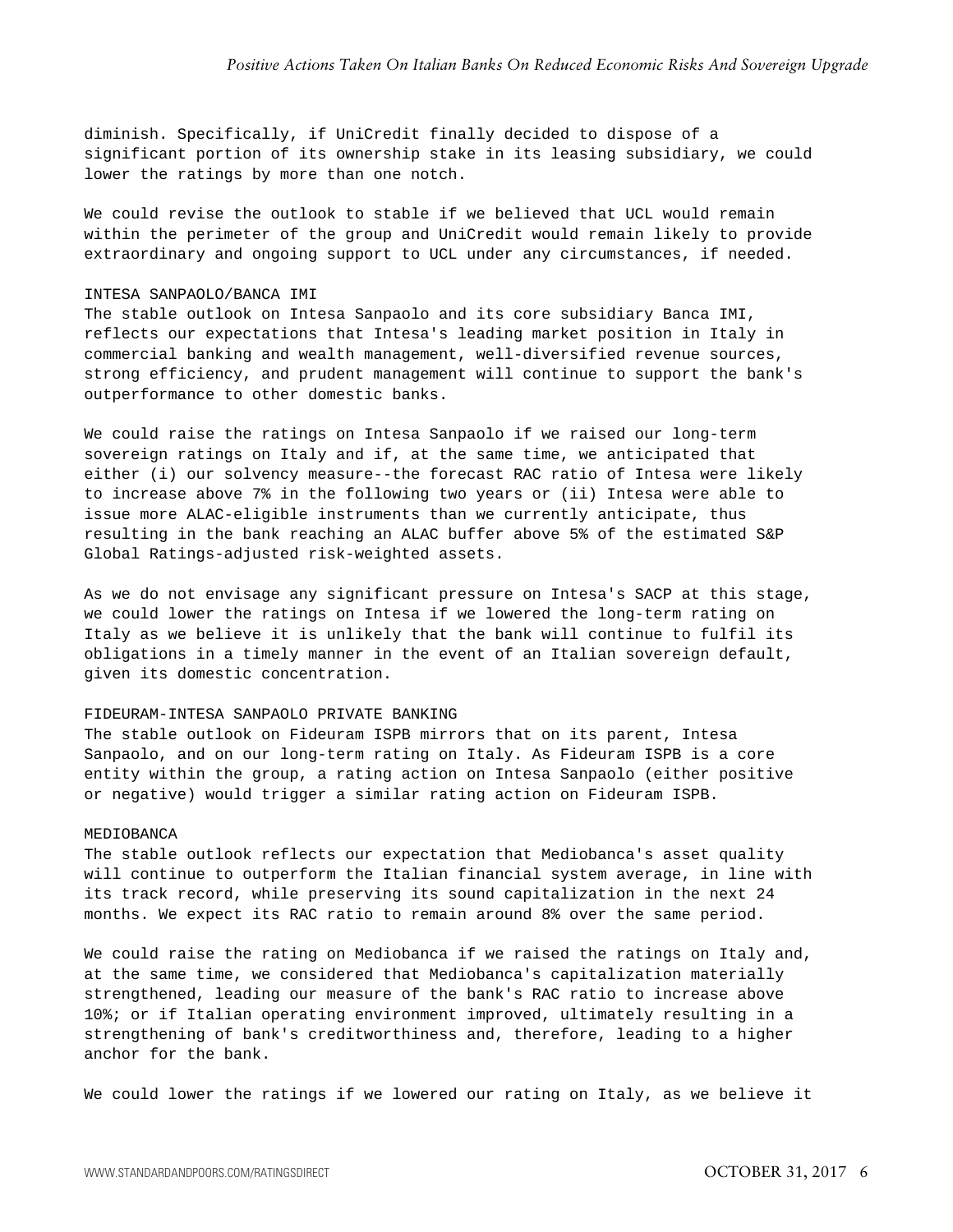is unlikely that Mediobanca will continue to fulfil its obligations in a timely manner in the event of an Italian sovereign default, given its domestic concentration. Although appears unlikely at this stage, we could also lower the ratings on Mediobanca if we anticipated that the bank's superior asset quality had deteriorated or if we anticipated that it could not maintain its RAC ratio sustainably above 7%, most likely due to material expansion of the bank's business not sustained by internal capital generation.

#### IIRI RANCA

Our outlook on UBI is stable. This reflects our expectation that the bank will be able to improve its RAC ratio before adjustments to 5.5%-6.0% over the next two years thanks to increasing internal capital generation. It also reflects our view that UBI's NPE ratio will gradually decline, remaining slightly below the domestic average in the next 24 months.

We could raise the ratings on UBI if the bank accelerated its NPE reduction and its NPE coverage converged more closely with international standards without affecting its capital position. This could occur if its net NPEs to total-adjusted capital converged toward 50%-40%, compared with 110% as of June 2017, more in line with what we expect for higher rated peers.

Although unlikely at this stage, we would downgrade UBI if we saw its combined capital and risk profile worsening. This could be due to unanticipated risks emerging from the three acquired banks, leading UBI's financial profile to deteriorate and its RAC ratio to decrease below 5%.

#### ICCREA

The stable outlook on IB and its core subsidiary IBI reflects our view that after the consolidation of 154 local cooperative banks (Banche di Credito Cooperativo; BCCs), the resulting group would be able to maintain a strong liquidity position, limited reliance on wholesale funding, and maintain a RAC ratio sustainably above 5%, while preserving their solid market position in the next 12 months.

An upgrade could follow a strengthening of the group's combined solvency and risk profiles. For example, this could happen if we expected the RAC ratio to increase comfortably above 7% or the asset quality to improve to a level more akin to the rest of the domestic sector. In addition, as a result of the sector reform, we would also need to observe the following in the new group:

- Significant tightening of the relationship between individual BCCs and the holding companies, with effective risk-sharing system among members;
- Better efficiency; and
- Improved corporate governance, enabling the central body and the BCCs to operate as a single group in the market.

We could lower the ratings on IB if, following the BCCs integration, the group's capitalization declined over the next 12 months, leading to a RAC ratio below 5.0%, without a material improvement in asset quality. Similarly,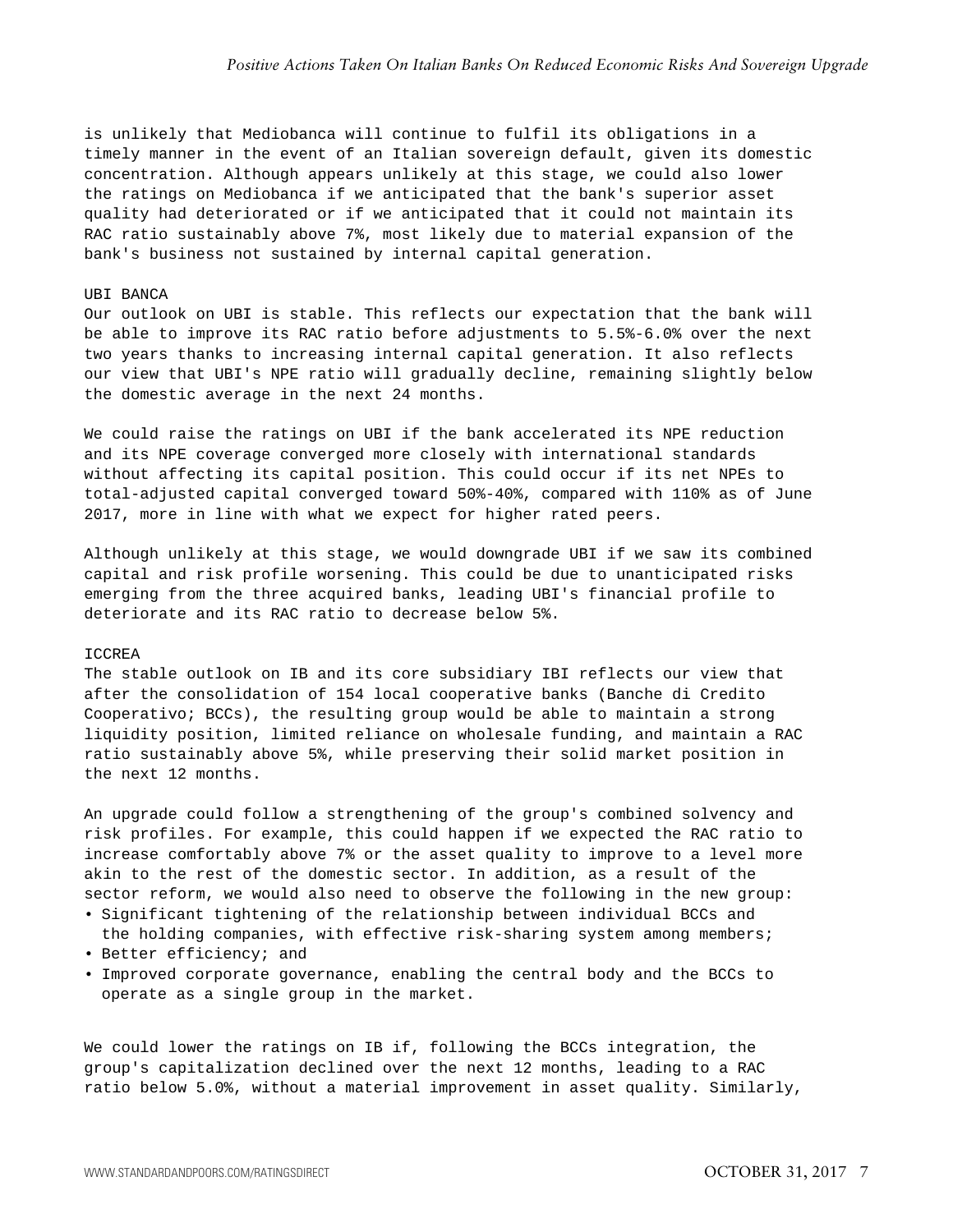this could happen if the group's funding and liquidity profile deteriorated to the level of domestic peers, or if the group failed to agree on a joint strategy that enabled strong risk governance and reaping of cost synergies.

# FCA BANK

The stable outlook mirrors that on Italy. As we consider FCA Bank to be a strategically important subsidiary for CASA--its 50% owner--uplift for group support for these types of entities under our criteria cannot lead to the subsidiary being rated above its sovereign. This is because we think that potential extraordinary support from CASA could not extend to a level sufficient to allow FCA Bank to withstand a stress scenario associated with a hypothetical sovereign default. We anticipate that FCA Bank will likely maintain strong capitalization as indicated by its RAC ratio at about 10.6% at end-2016, as we expect that the bank's internal capital generation to be sufficient to sustain growth.

We could upgrade FCA Bank in the next 12-24 months if we upgraded Italy and if, at the same time, we perceived a stronger creditworthiness of the owner of the remaining 50%--Fiat Chrysler Automobiles--indicating diminishing downside risks for FCA Bank's business profile and reputation.

We could lower the ratings if we lowered the rating on Italy or, although not our base case, if we anticipated that extraordinary support from CASA would materially diminish.

#### CREDEM

The stable outlook on Credem reflects our opinion that the bank's superior asset quality and resilient profitability will allow it to preserve its solvency position in the next 24 months. We anticipate that Credem's profitability will continue to benefit from lower credit losses than those of its peers. We forecast that the bank's retained earnings will likely allow it to maintain capitalization in line with our current assessment and our RAC ratio of 5.5%-6.0% by end-2019.

We could consider an upgrade if we anticipated that the bank's RAC ratio had improved above the 7% threshold due to higher-than-expected internal capital generation. We could also upgrade Credem if the bank succeeded in improving its recurring ROE sustainably above 9% over the next two years, while continuing to maintain much better asset quality metrics than Italian banks' average.

We could lower the ratings on Credem if we anticipated that the bank's RAC ratio would not remain sustainably above 5.0% in the next 24 months due to higher-than-expected credit growth or insufficient organic capital generation.

#### BNL

The stable outlook on BNL mirrors that on Italy and reflects our view that BNL will maintain its core status within the French banking group BNP Paribas.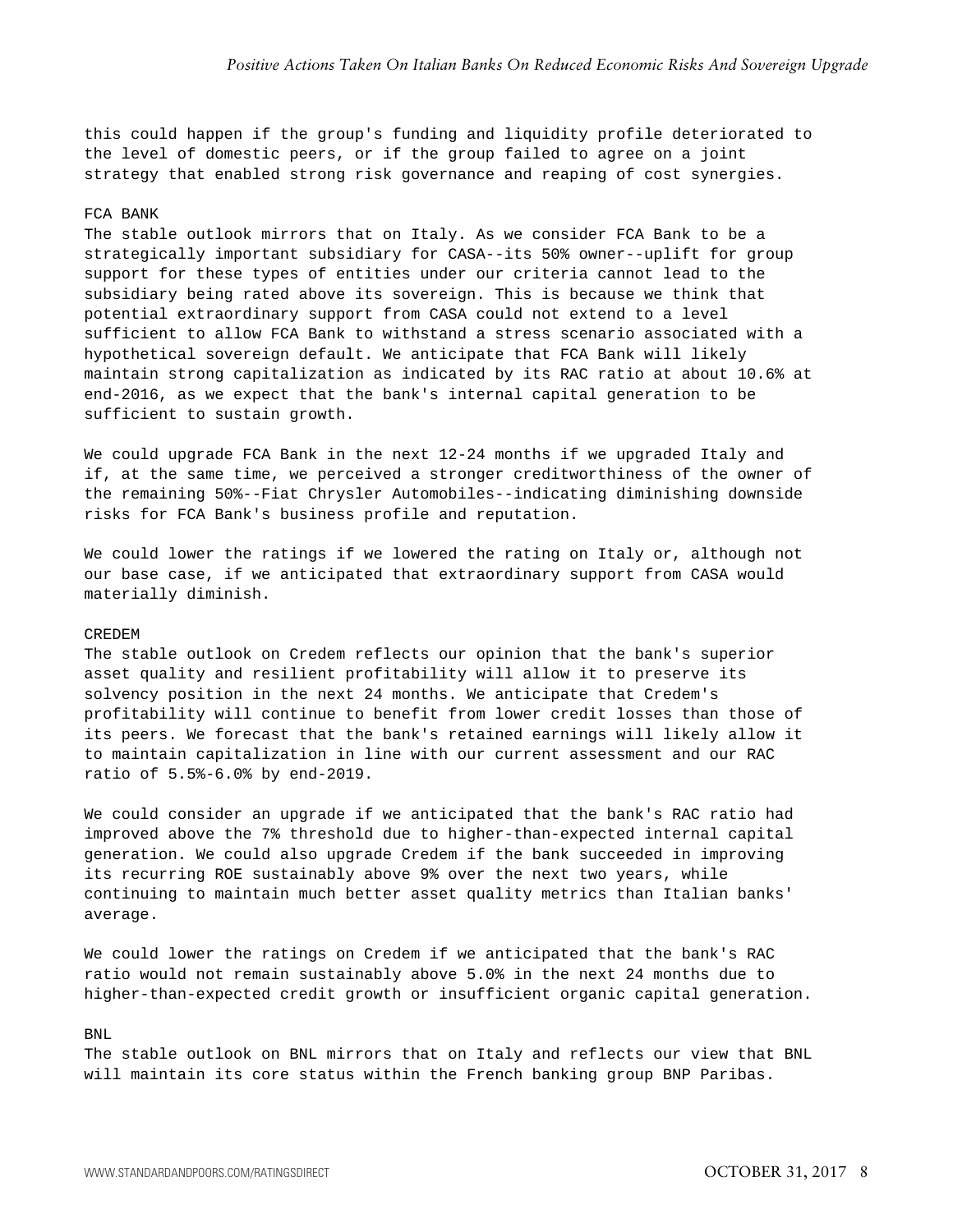Our ratings on BNL are constrained by the rating on its country of domicile.

We would therefore expect any positive or negative rating action on the long-term sovereign credit rating on Italy to result in a similar action on the ratings on BNL.

# DEXIA CREDIOP

The stable outlook on Dexia Crediop mirrors that on its parent company Dexia Credit Local. Because the ratings on Dexia Crediop are aligned with those on its parent, a positive rating action on Dexia Crediop would hinge on an upgrade of its parent and, at the same time, a similar rating action on the sovereign rating on Italy.

Conversely, we could downgrade our ratings on Dexia Crediop if we took a negative action either on its parent or on Italy.

#### ICS

The stable outlook on ICS factors in our view that the bank will preserve its very strong capital base over the next 24 months on the back of contained loan growth and stable organic capital generation.

We could consider raising the ratings if we observed a reduction in ICS's NPE ratio, which was at around 19.5% as of year-end 2016, to level comparable with the domestic average, which we estimate at around 13% by end-2019. In addition to the NPE reduction, a positive action would also stem from the bank's ability to materially diminish the existing single-name concentration in its loan book, while other factors underlying the bank's creditworthiness remain unchanged.

Although we do not envisage any significant downward pressure on ICS's SACP at this stage, we might consider a downgrade if its funding and liquidity profiles weakened.

# BANCA POPOLARE DELL'ALTO ADIGE-VOLKSBANK

The stable outlook reflects our expectation that BPAA will be able to maintain a better asset quality than the Italian system average while preserving its capitalization. Specifically, we expect BPAA's NPE ratio will decrease below 10% in 2019 compared with around 15% as of June 2016, and its RAC will stay comfortably above 5% over the next 12 months.

We could lower the rating if we anticipated that BPAA's asset quality is unlikely to progress in line with our expectations, to a point that we no longer consider it as better than domestic peers.

We could raise the ratings on BPAA if the bank built up sufficient capital to increase its RAC ratio in 2019 above 7.0% from 5.9%, while keeping all the drivers of its creditworthiness unchanged.

ISTITUTO CENTRALE DELLE BANCHE POPOLARI AND MERCURY BONDCO.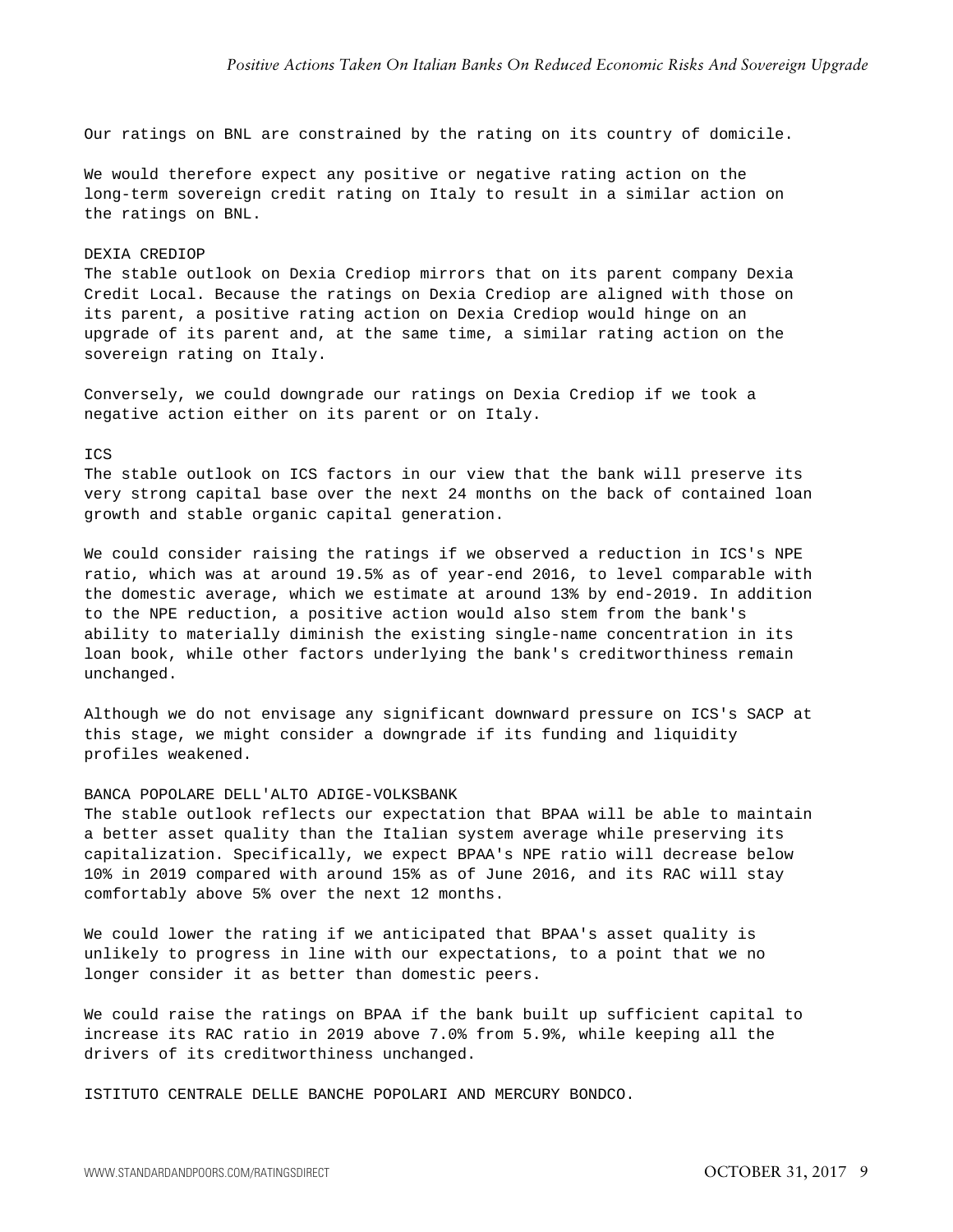The stable outlook on Istituto Centrale delle Banche Popolari Italiane SpA (ICBPI), and its core subsidiary CartaSi SpA, mainly reflects our view that the ratings already incorporate most of the risks we see for ICBPI's performance over the next 12 months.

In particular, it factors in our expectations that ICBPI's RAC ratio will sustainably remain above 5% in 2018 and that the regulator will eventually prevent excessive dividend distribution to the NOHC, Mercury BondCo PLC.

We could consider upgrading ICBPI if we anticipated that the double leverage at the holding company level--calculated as the overall investment in subsidiaries as a percentage of the group's equity value--would materially diminish, or if we expected ICBPI to increase its RAC ratio sustainably above 7% over the next two years.

Consequently, we could lower the ratings on ICBPI if we expected ICBPI's solvency to significantly deteriorate, and its projected RAC ratio to fall below 5%.

The negative outlook on Mercury BondCo reflects our view that we could lower the rating on Mercury BondCo over the next 12 months if we no longer expected the double leverage to decrease by around 220% from the estimated current 240% in the coming years. This could occur if the flow of dividends from subsidiaries was lower than expected or if the group made additional acquisitions that were mainly financed through new debt. In this case, we would most likely widen the notching differential between the group credit profile and our rating on Mercury BondCo.

We might revise the outlook on Mercury BondCo to stable if we were more confident that its double leverage would gradually contract in line with our expectations, and the outlook on ICBPI remained stable.

# MEDIOCREDITO

The stable outlook reflects our expectation that the Italian government will provide Mediocredito with extraordinary support, if needed, and the bank's capitalization will remain sound. Specifically, we expect that internal capital generation will be sufficient to maintain its RAC ratio above 10% in the next 12-24 months from 15.9% at end-2016, despite the capital reduction of €160 million embedded in the acquisition agreement between Poste Italiane and Invitalia.

We could lower the ratings if we lowered our rating on Italy or if we anticipated that Mediocredito would not be able to preserve its current capitalization or if we perceived that the expected alignment between government mission and the bank strategy would not materialize.

Although unlikely at this stage, we could raise the rating on Mediocredito if we raised our rating on Italy and we saw significant reduction of concentration of the bank's loan book.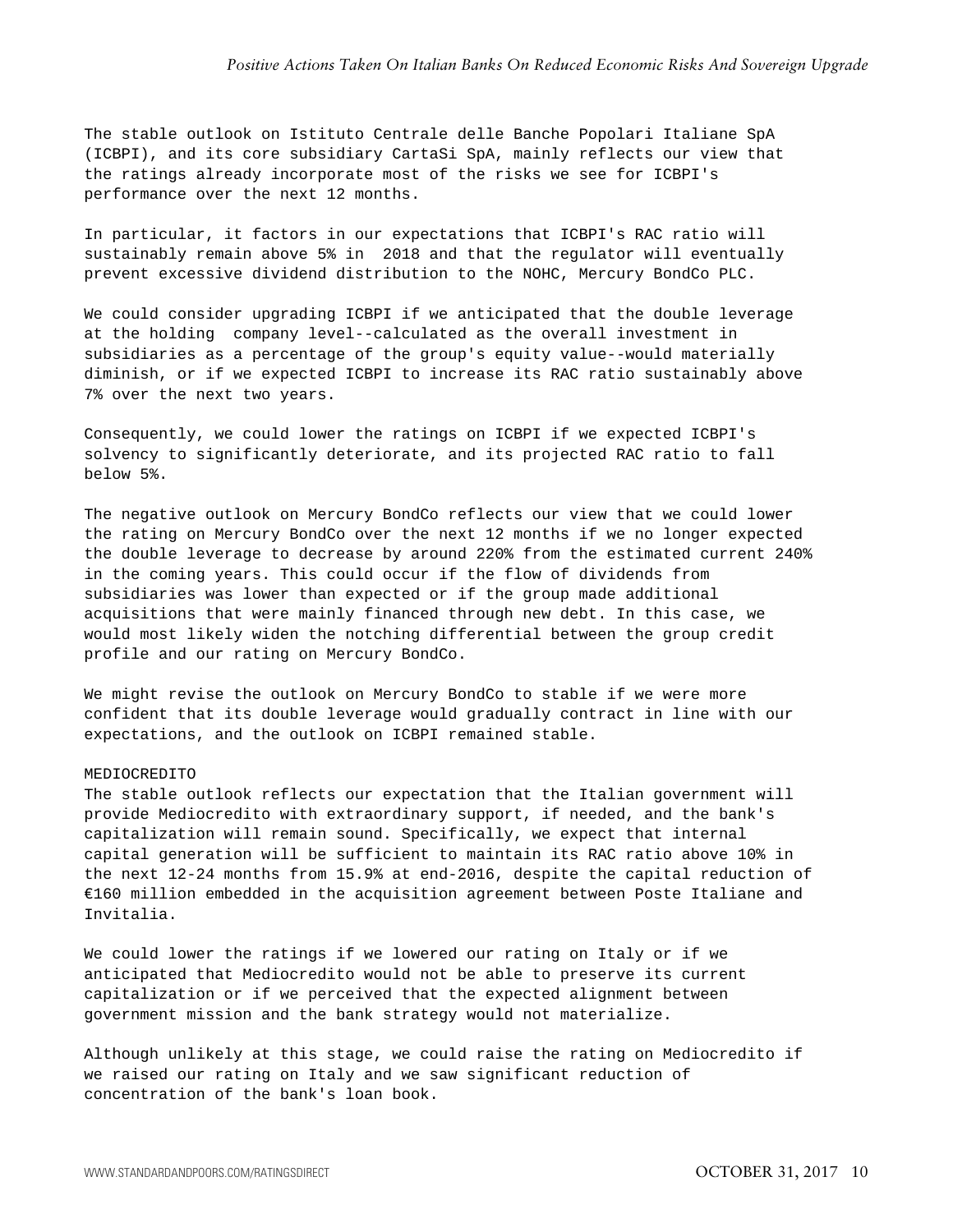THE BANK OF NEW YORK MELLON S.A./N.V. (ITALIAN BRANCH) The outlook on The Bank Of New York Mellon S.A./N.V. (Italian Branch) mirrors the outlook on Italy. Any action on our foreign currency rating on the sovereign would translate into a rating action in the same direction on the Italian branch.

# RELATED CRITERIA

- Criteria Financial Institutions General: Risk-Adjusted Capital Framework Methodology, July 20, 2017
- General Criteria: Methodology For Linking Long-Term And Short-Term Ratings , April 7, 2017
- General Criteria: Guarantee Criteria, Oct. 21, 2016
- Criteria Financial Institutions Banks: Bank Rating Methodology And Assumptions: Additional Loss-Absorbing Capacity, April 27, 2015
- General Criteria: Rating Government-Related Entities: Methodology And Assumptions, March 25, 2015
- Criteria Financial Institutions Banks: Bank Hybrid Capital And Nondeferrable Subordinated Debt Methodology And Assumptions, Jan. 29, 2015
- General Criteria: Principles For Rating Debt Issues Based On Imputed Promises, Dec. 19, 2014
- General Criteria: Ratings Above The Sovereign--Corporate And Government Ratings: Methodology And Assumptions, Nov. 19, 2013
- General Criteria: Group Rating Methodology, Nov. 19, 2013
- General Criteria: Methodology: Use Of 'C' And 'D' Issue Credit Ratings For Hybrid Capital And Payment-In-Kind Instruments, Oct. 24, 2013
- Criteria Financial Institutions Banks: Assessing Bank Branch Creditworthiness, Oct. 14, 2013
- Criteria Financial Institutions Banks: Quantitative Metrics For Rating Banks Globally: Methodology And Assumptions, July 17, 2013
- Criteria Financial Institutions Banks: Banks: Rating Methodology And Assumptions, Nov. 9, 2011
- Criteria Financial Institutions Banks: Banking Industry Country Risk Assessment Methodology And Assumptions, Nov. 9, 2011
- Criteria Financial Institutions Banks: Bank Capital Methodology And Assumptions, Dec. 6, 2010
- General Criteria: Use Of CreditWatch And Outlooks, Sept. 14, 2009
- Criteria Financial Institutions Banks: Commercial Paper I: Banks, March 23, 2004

RELATED RESEARCH

- Italy Upgraded To 'BBB/A-2' On Firming Economic Recovery; Outlook Stable, Oct. 25, 2017
- The ECB's Proposed Guidance For Nonperforming Exposures Could Beef Up Banks' Balance Sheets, Oct. 16, 2017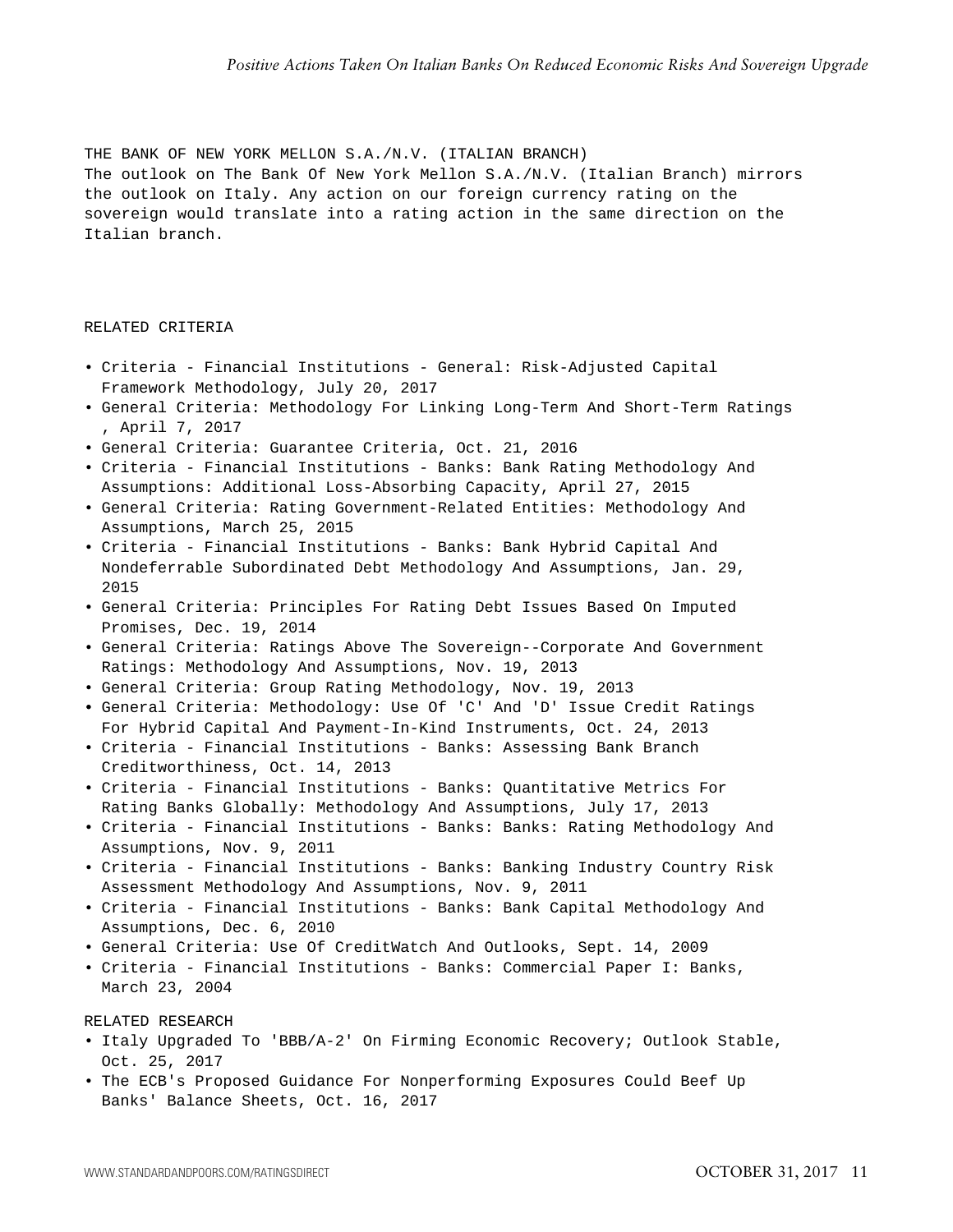# BICRA SNAPSHOT ITALY

|                                                                 | To                |                | From              |                   |
|-----------------------------------------------------------------|-------------------|----------------|-------------------|-------------------|
| Group:                                                          | 5                 |                | 6                 |                   |
| Anchor:                                                         | $bbb -$           |                | $bb+$             |                   |
| Economic risk:                                                  | 6                 |                | 7                 |                   |
| Economic resilience:                                            | Intermediate Risk |                | High Risk         |                   |
| Economic Imbalance:                                             | High Risk         |                | High Risk         |                   |
| Credit Risk in the economy: High Risk                           |                   |                | High Risk         |                   |
| Industry Risk:                                                  | 5                 |                | 5                 |                   |
| Institutional Framework:                                        | Intermediate Risk |                |                   | Intermediate Risk |
| Competitive Dynamics:                                           | Intermediate Risk |                | Intermediate Risk |                   |
| Systemwide Funding:                                             | High Risk         |                | High Risk         |                   |
| BICRA--Banking industry country risk assessment.                |                   |                |                   |                   |
| Ratings List                                                    |                   |                |                   |                   |
| Upgraded                                                        |                   |                |                   |                   |
|                                                                 |                   | To             |                   | From              |
| Banca Nazionale del Lavoro SpA                                  |                   |                |                   |                   |
| Counterparty Credit Rating                                      |                   | BBB/Stable/A-2 |                   | BBB-/Stable/A-3   |
| Fideuram - Intesa Sanpaolo Private Banking SpA<br>Banca IMI SpA |                   |                |                   |                   |
| Intesa Sanpaolo SpA                                             |                   |                |                   |                   |
| Counterparty Credit Rating                                      |                   | BBB/Stable/A-2 |                   | BBB-/Stable/A-3   |
| Banca Popolare dell'Alto Adige                                  |                   |                |                   |                   |
| Counterparty Credit Rating                                      |                   | BB+/Stable/B   |                   | BB/Positive/B     |
| Bank of New York Mellon S.A./N.V. (Italian Branch)              |                   |                |                   |                   |
| Counterparty Credit Rating                                      |                   | A+/Stable/A-1  |                   | A/Stable/A-1      |
| Dexia Crediop SpA                                               |                   |                |                   |                   |
| Counterparty Credit Rating                                      |                   | BBB/Stable/A-2 |                   | BBB-/Stable/A-3   |
| Senior Unsecured                                                |                   | <b>BBB</b>     |                   | $BBB-$            |
| FCA Bank SpA                                                    |                   |                |                   |                   |
| Counterparty Credit Rating                                      |                   | BBB/Stable/A-2 |                   | $BBB-/Stable/A-3$ |
| Senior Unsecured                                                |                   | <b>BBB</b>     |                   | $BBB-$            |
| Intesa Sanpaolo SpA                                             |                   |                |                   |                   |
| Senior Unsecured                                                |                   | <b>BBB</b>     |                   | $BBB-$            |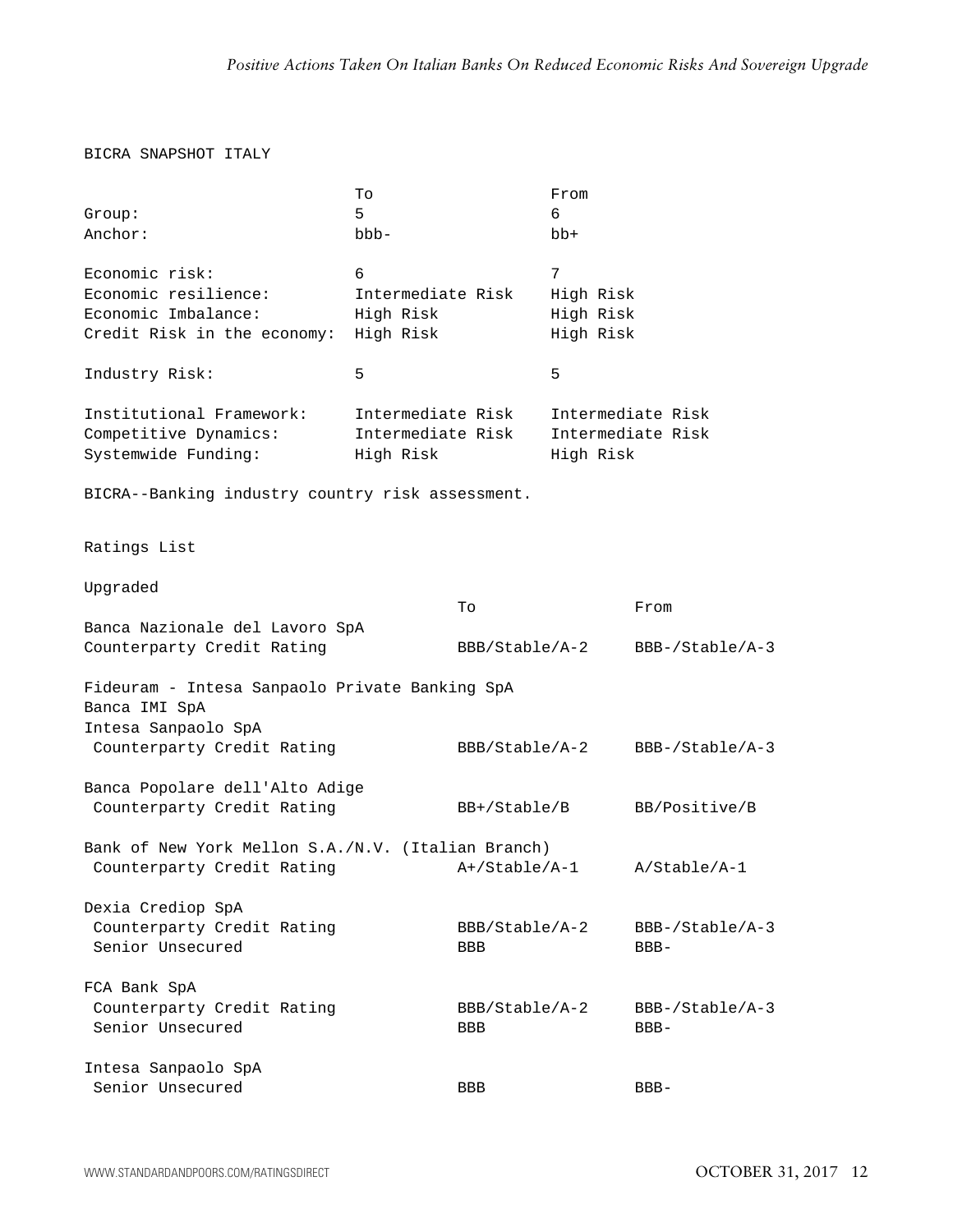| Senior Unsecured                           | <b>BBBp</b>      | $BBB-p$             |
|--------------------------------------------|------------------|---------------------|
| Subordinated                               | $BB+$            | BB.                 |
| Junior Subordinated                        | $BB-$            | $B+$                |
| Junior Subordinated                        | BB.              | $BB-$               |
| Intesa Sanpaolo Bank Ireland PLC           |                  |                     |
| Senior Unsecured                           | BBB              | $BBB-$              |
| Short-Term Debt                            | $A - 2$          | $A-3$               |
| Intesa Sanpaolo Bank Luxembourg S.A.       |                  |                     |
| Senior Unsecured                           | <b>BBB</b>       | $BBB-$              |
| Short-Term Debt                            | $A-2$            | $A-3$               |
| Mediobanca SpA                             |                  |                     |
| Counterparty Credit Rating                 | BBB/Stable/A-2   | $BBB-/Stable/A-3$   |
| Mediobanca SpA                             |                  |                     |
| Senior Unsecured                           | <b>BBB</b>       | $BBB-$              |
| Senior Unsecured                           | <b>BBBp</b>      | $BBB-p$             |
| Subordinated                               | $BB+$            | BB                  |
| MB Funding Lux S.A.                        |                  |                     |
| Senior Secured                             | <b>BBB</b>       | $BBB-$              |
| Mediobanca International (Luxembourg) S.A. |                  |                     |
| Senior Unsecured                           | <b>BBB</b>       | BBB-                |
| UniCredit Leasing SpA                      |                  |                     |
| Counterparty Credit Rating                 | BBB/Negative/A-2 | $BBB-/Negative/A-3$ |
| UniCredit SpA                              |                  |                     |
| Counterparty Credit Rating                 | BBB/Stable/A-2   | $BBB-/Stable/A-3$   |
| UniCredit SpA                              |                  |                     |
| Senior Unsecured                           | BBB              | $BBB -$             |
| Senior Unsecured                           | <b>BBBp</b>      | $BBB-p$             |
| Subordinated                               | $BB+$            | BB                  |
| Junior Subordinated                        | $BB-$            | $B+$                |
| Junior Subordinated                        | BB               | $BB-$               |
|                                            |                  |                     |
| UniCredit Bank Ireland PLC                 |                  |                     |
| Senior Unsecured                           | BBB              | $BBB-$              |
| UniCredit Luxembourg Finance S.A.          |                  |                     |
| Subordinated                               | BB+              | BB                  |
| UniCredito Italiano Capital Trust III      |                  |                     |
| Preferred Stock                            | $BB-$            | $B+$                |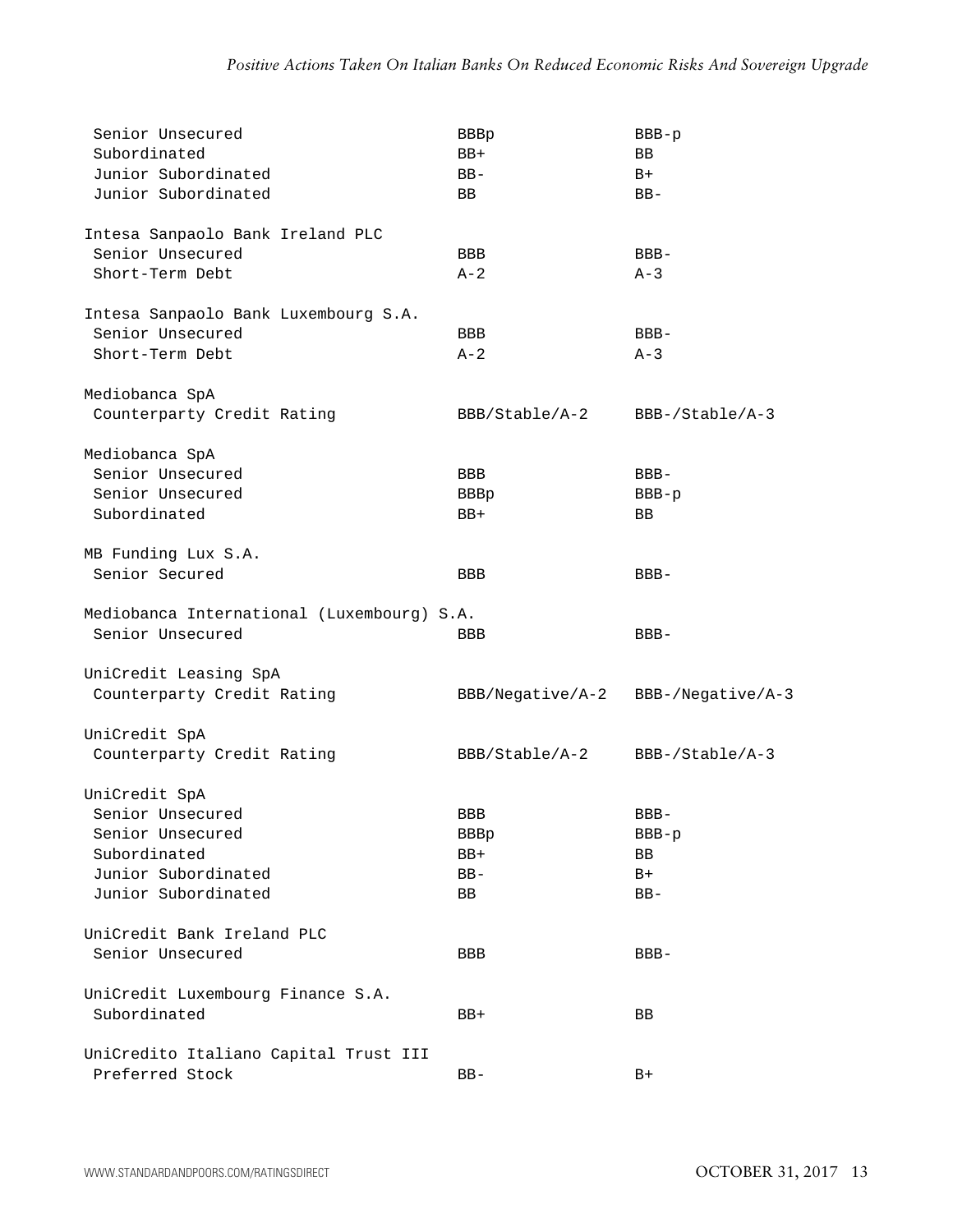| UniCredito Italiano Capital Trust IV                    |                   |                |
|---------------------------------------------------------|-------------------|----------------|
| Preferred Stock                                         | $BB-$             | $B+$           |
| Unicredit International Bank (Luxembourg) S.A.          |                   |                |
| Senior Unsecured                                        | <b>BBB</b>        | $BBB-$         |
| Junior Subordinated                                     | $BB-$             | $B+$           |
| MedioCredito Centrale SpA                               |                   |                |
| Counterparty Credit Rating                              | BBB-/Stable/A-3   | BB/Watch Dev/B |
| Ratings Affirmed                                        |                   |                |
| UBI Banca SpA                                           |                   |                |
| Counterparty Credit Rating                              | $BBB-/Stable/A-3$ |                |
| Senior Unsecured                                        | BBB-              |                |
| Subordinated                                            | <b>BB</b>         |                |
| Credito Emiliano SpA                                    |                   |                |
| Counterparty Credit Rating                              | $BBB-/Stable/A-3$ |                |
|                                                         |                   |                |
| Iccrea Banca SpA                                        |                   |                |
| Iccrea BancaImpresa SpA                                 |                   |                |
| Counterparty Credit Rating                              | BB/Stable/B       |                |
| Iccrea Banca SpA                                        |                   |                |
| Senior Unsecured                                        | BB                |                |
| Subordinated                                            | B                 |                |
| Istituto Centrale delle Banche Popolari Italiane SpA    |                   |                |
| CartaSi SpA                                             |                   |                |
| Counterparty Credit Rating                              | $BB-/Stable/B$    |                |
| Mercury BondCo PLC                                      |                   |                |
| Counterparty Credit Rating                              | B/Negative/B      |                |
| Senior Secured                                          | B                 |                |
|                                                         |                   |                |
| Istituto per il Credito Sportivo                        |                   |                |
| Counterparty Credit Rating                              | $BBB-/Stable/A-3$ |                |
| Note: Not all rating actions are included in the above. |                   |                |

**Additional Contact:** Financial Institutions Ratings Europe; FIG\_Europe@spglobal.com

Certain terms used in this report, particularly certain adjectives used to express our view on rating relevant factors, have specific meanings ascribed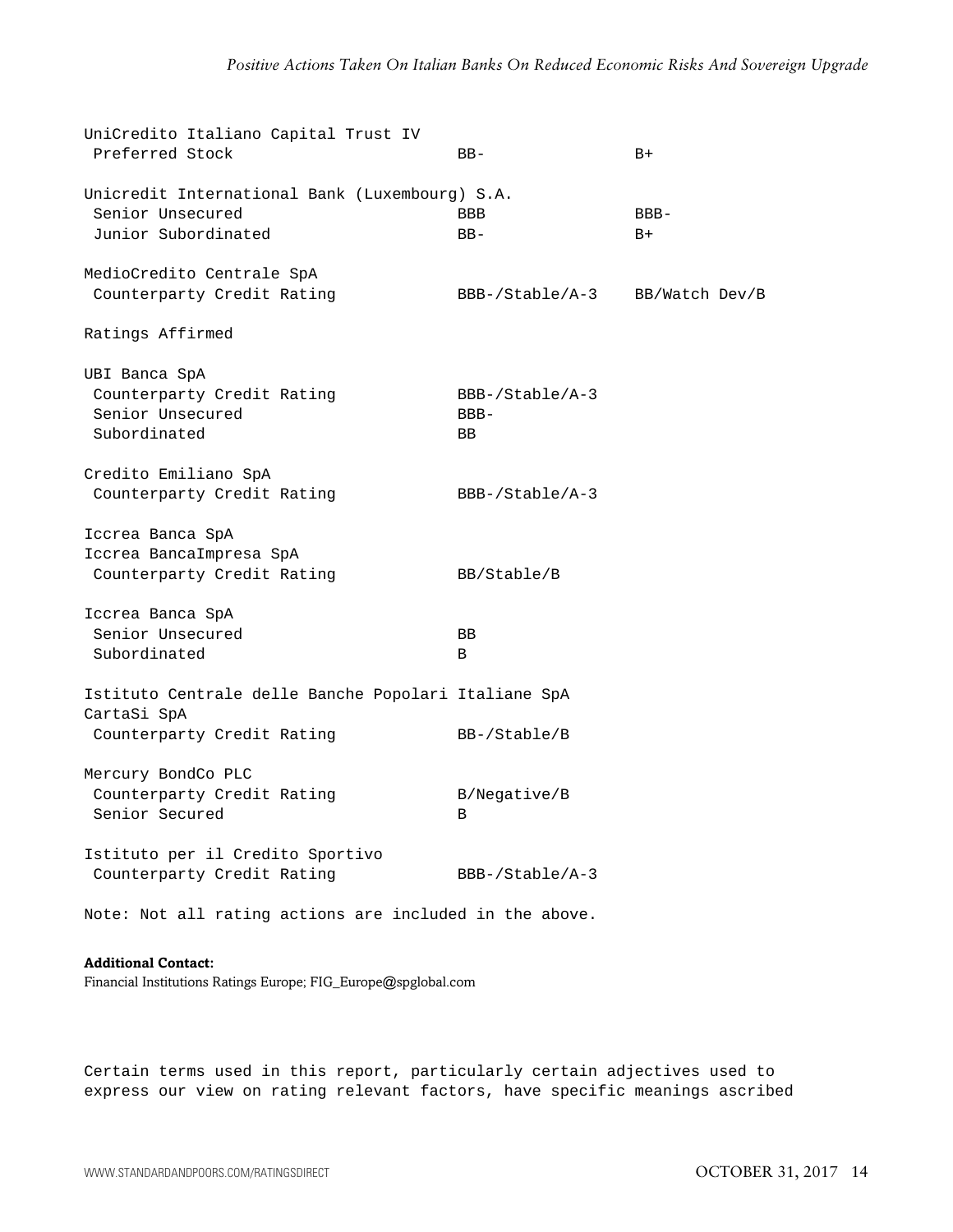to them in our criteria, and should therefore be read in conjunction with such criteria. Please see Ratings Criteria at www.standardandpoors.com for further information. Complete ratings information is available to subscribers of RatingsDirect at www.capitaliq.com. All ratings affected by this rating action can be found on the S&P Global Ratings' public website at www.standardandpoors.com. Use the Ratings search box located in the left column. Alternatively, call one of the following S&P Global Ratings numbers: Client Support Europe (44) 20-7176-7176; London Press Office (44) 20-7176-3605; Paris (33) 1-4420-6708; Frankfurt (49) 69-33-999-225; Stockholm (46) 8-440-5914; or Moscow 7 (495) 783-4009.